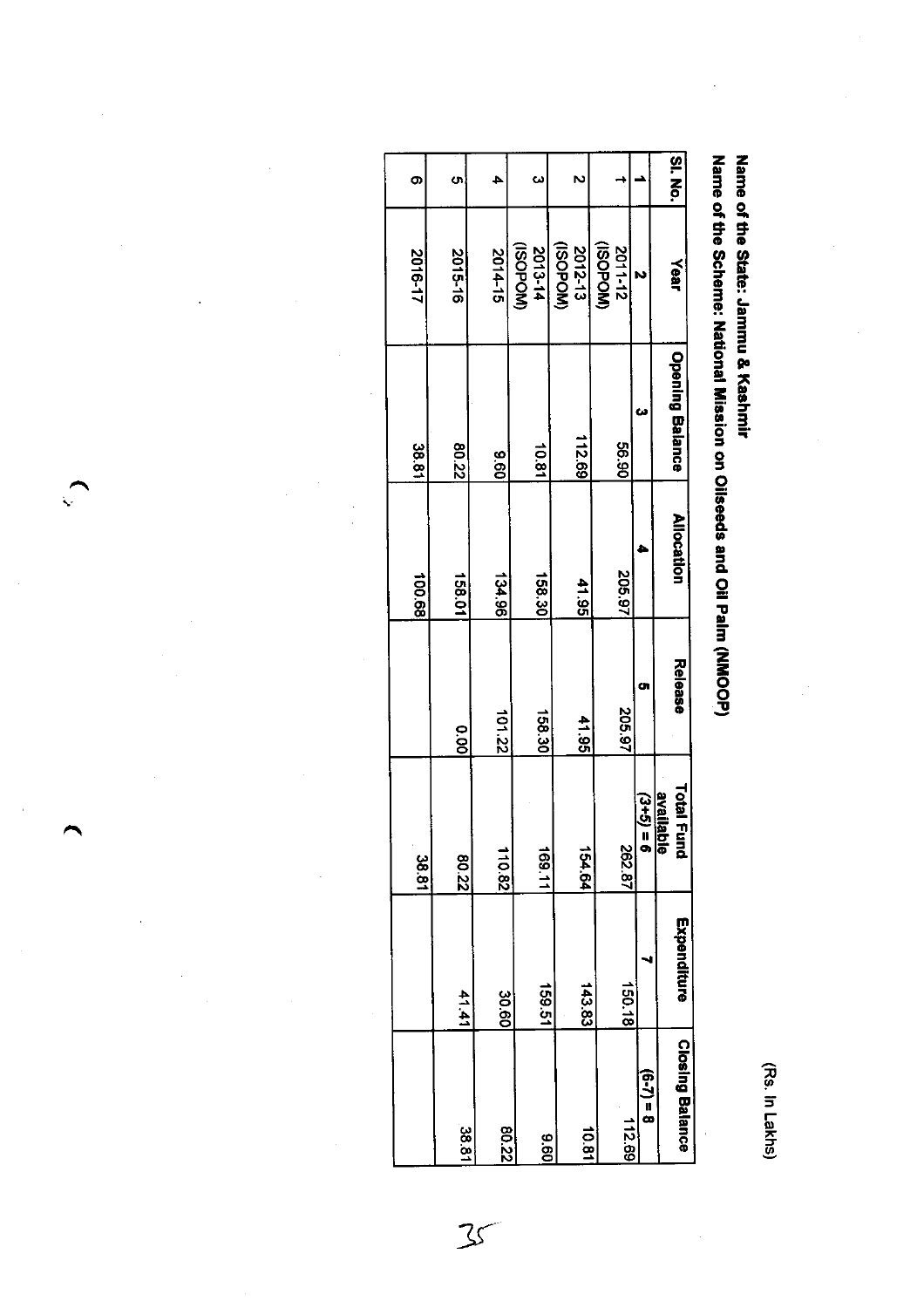## **Status of Oilseeds Development Programme under MM-I of National Mission on Oilseeds and Oil Palm (NMOOP**

## **State: Jammu & kashmir**

Among 09 oilseed crops, mostly R & M is cultivated an area of 59 thousand ha. which more than 93% of total area. Area, production and yield has been fluctuated in the state. As per  $2<sup>nd</sup>$  advance estimates received from Directorate of E&S the crop wise area, production and yield of oilseeds in the state during 2013-14 to 2016-17 are given below:

|                       |                   | $\Gamma$ and $\Gamma$ and $\Gamma$ are contribution to the same $\Gamma$ and $\Gamma$ and $\Gamma$ and $\Gamma$ |         |         |          |  |
|-----------------------|-------------------|-----------------------------------------------------------------------------------------------------------------|---------|---------|----------|--|
| Crop                  | Unit              | 2013-14                                                                                                         | 2014-15 | 2015-16 | 2016-17* |  |
| Sesamum               | Area              | 4.9                                                                                                             | 3.8     | 3.7     | 3.7      |  |
|                       | Production        | 2.2                                                                                                             | 1.6     | 1.5     | 1.6      |  |
|                       | Yield             | 436                                                                                                             | 413     | 410     | 432      |  |
|                       | Area              | 60.3                                                                                                            | 55.3    | 50.5    | 59.0     |  |
| R & M                 | Production        | 56.4                                                                                                            | 38.7    | 30.9    | 40.0     |  |
|                       | Yield             | 935                                                                                                             | 700     | 612     | 677      |  |
| <b>Total oilseeds</b> | Area              | 65.7                                                                                                            | 59.2    | 54.44   | 63.0     |  |
|                       | <b>Production</b> | 58.8                                                                                                            | 40.4    | 31.1    | 41.9     |  |
|                       | Yield             | 895                                                                                                             | 682     | 599     | 665      |  |

 $(A_{\text{real}})$  (Area 000' ha, Production000' tonnes and Yield  $(K_{\alpha}/h_a)$ )

\*2nd Advance Estimates

2. National Mission on Oilseeds and Oil Palm (NMOOP) is implemented from 2014-15 in the state. NMOOP comprising of 3 Mini Mission (MM), one each for Oilseeds (MM-I), Oil Palm (MM-II) and Tree Borne Oilseeds- TBOs (MM-III). However, MM-I for oilseeds and MM-III for TBOs is under implementation in the State.

3. Under Mm-I, Annual Action Plan (AAP) has been approved with a total outlay of Rs. 38.82 lakhs (Central Share of Rs. 89.69 & State share Rs. 9.97 lakhs) during 2016-17. Programme is implemented through State Department of Agriculture. State has reported unspent balance of Rs. 38.82 laths (CS) and Rs. 91.45 lakh has also been released to the purpose. Expenditure has not yet been conveyed so far.

(Rs. in lakh)

| Year    | Allocation |              |        | Release | Total     | Expenditure         |              |       |
|---------|------------|--------------|--------|---------|-----------|---------------------|--------------|-------|
|         | GoI        | <b>State</b> | Total  | (CS)    | fund      | GoI                 | <b>State</b> | Total |
|         | share      | share        |        |         | available | share               | share        |       |
|         |            |              |        |         | (CS)      |                     |              |       |
| 2014-15 | 115.01     | 36.38        | 151.39 | 86.25   | 110.48    | 30.55               | 9.91         | 40.46 |
| 2015-16 | 158.01     | 17.58        | 175.59 | 0.00    | 79.93     | 22.61               | 22.61        | 45.22 |
| 2016-17 | 89.69      | 9.97         | 38.82  | 91.45   | 148.77    | Not Received so far |              |       |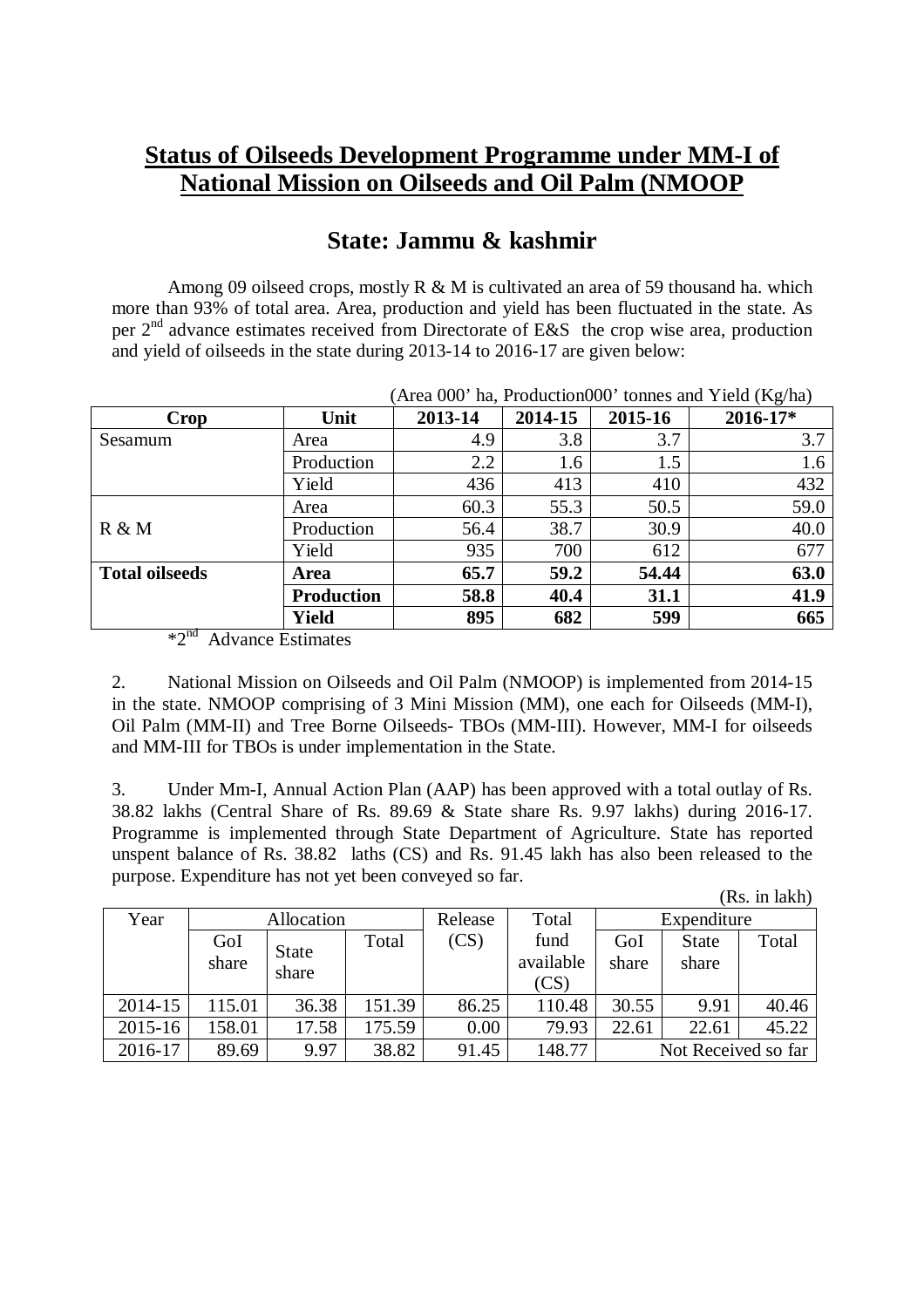#### **4. Issues for discussion:**

- Participation of district level Officers in monitoring of FLDs being organized by ICAR/KVKS.
- Productivity improvement of oilseeds particularly of R&M and Sesame.
- No any Progress Report received, so far.
- $\triangleright$  Utilization Certificate during 2015-16 is also awaited.
- $\triangleright$  Progress report on DBT is also awaited.

\*\*\*\*\*\*\*\*\*\*\*\*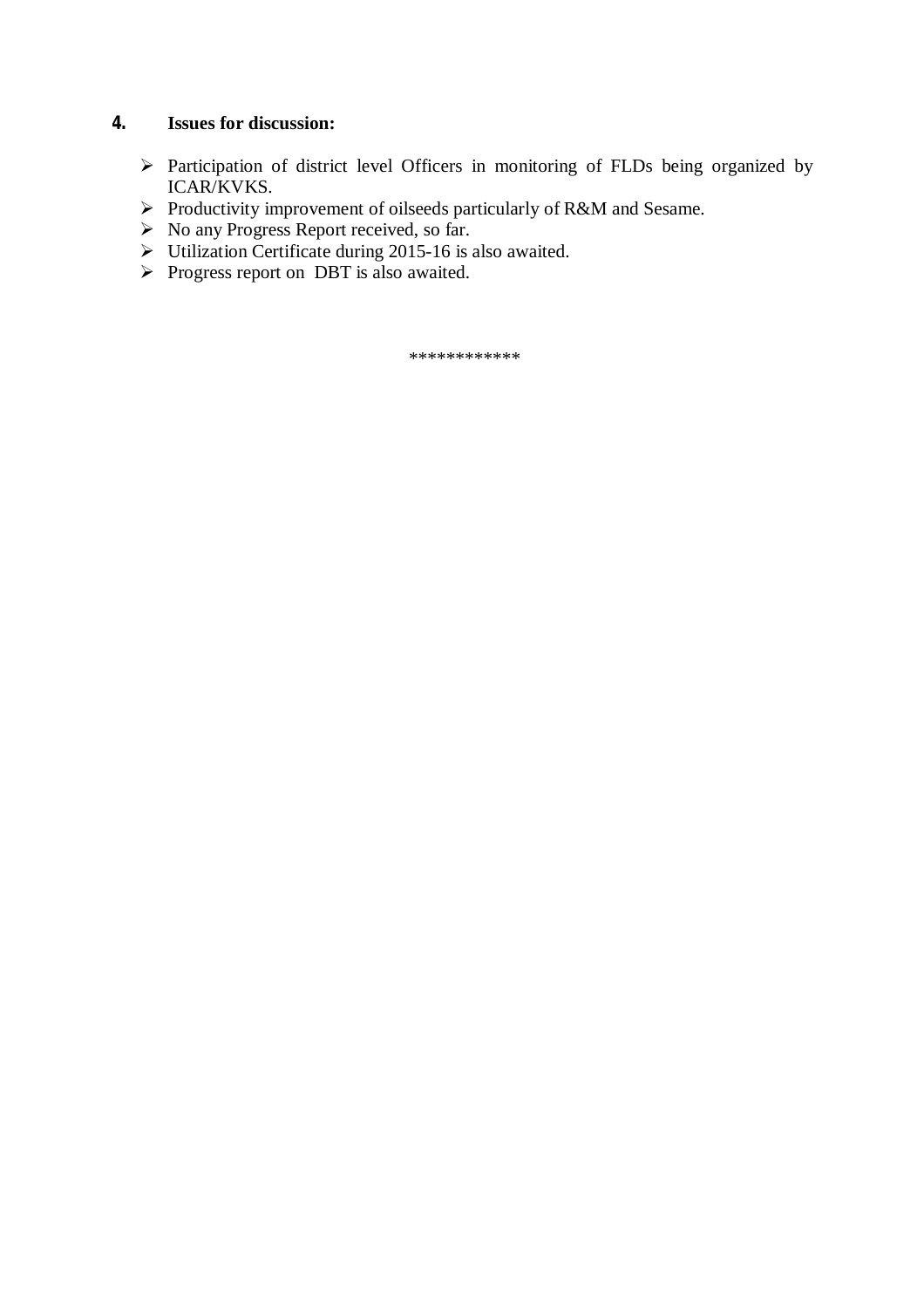### **राç Ěȣय ितलहन एवं आयल पाम िमशन (एनएमओओपी) के अंतग[त िमनी िमशन-। राÏ य का नाम : जà मू एवं कæ मीर**

कुल ul जिलहनों में से राज्य में राई-सरसों की खेती 59 हजार हैक्टेयर में की जाती है जो कुल तिलहनी फसलों का 93 प्रतिशत से अधिक आच्छादन राई-सरसों के द्वारा किया जाता है। विगत 4 वर्षों के दौरान तिलहनों का क्षेत्र, उत्पादन तथा उत्पादकता सारणी में दिया गया है:-

|           |           |         | $\ddotsc$ |         |               |
|-----------|-----------|---------|-----------|---------|---------------|
| फसल       | घटक       | 2013-14 | 2014-15   | 2015-16 | $2016 - 17$ * |
| तिल       | क्षेत्रफल | 4.9     | 3.8       | 3.7     | 3.7           |
|           | उत्पादन   | 2.2     | 1.6       | 1.5     | 1.6           |
|           | उपज       | 436     | 413       | 410     | 432           |
| राई-सरसों | क्षेत्रफल | 60.3    | 55.3      | 50.5    | 59.0          |
|           | उत्पादन   | 56.4    | 38.7      | 30.9    | 40.0          |
|           | उपज       | 935     | 700       | 612     | 677           |
|           | क्षेत्रफल | 65.7    | 59.2      | 54.44   | 63.0          |
| योग       | उत्पादन   | 58.8    | 40.4      | 31.1    | 41.9          |
|           | उपज       | 895     | 682       | 599     | 665           |

**(¢ेğफल :000'है., उतपादन 000'टन,उपज Ǒक.Ēा./है.)**

**\***आिथ[क एवं सांǔÉयकȧ िनदेशलय के ǑƮतीय अिĒम अनुमान

पूर्व अवधि के दौरान चलाए गए कार्यक्रमों की उपलब्धियों के आधार पर तिलहनों के उत्पादन एवं उत्पादकता बढाने के उद्देश्य से राषट्रीय तिलहन एवं आयल पाम मिशन एनएमओओपी के अंतग[त तीन िमनी िमशनɉ (एम.एम.)**,** ितलहन (एम.एम.।)**,** आयल पाम (एम.एम.।।) और वृक्षमूल तिलहन –टी.बी.ओ. (एम.एम.।।।) प्रत्येक के लिए एक को शामिल करते हुए एनएमओओपी अप्रैल 2014 से प्रारंभ किया गया है।

जम्मू एवं कश्मीर राज्य में केवल एम.एम.-। एवं एम.एम.-।।। ही क्रियान्वित किए जा रहे है । एम.एम.। के अंतर्गत वर्ष 2016-17 में कुल 38.82 लाख रूपए (केन्द्रांश 89.69 लाख रूपए एवं राज्यांश 9.97 लाख रूपए) की वार्षिक कार्ययोजना अनुमोदित की गई है। जिसमें 91.45लाख रूपए अब तक राज्य सरकार को निर्मुक्त भी किए गए है। कुल मिलाकर राज्य सरकार पर लगभग 148.77लाख रूपए केन्द्रांश के रूप में उपलब्ध है । किंतू राज्य सरकार से अभी तक कोई प्रगति रिपोर्ट प्राप्त नहीं हुई है । गत वर्ष 2015-16 से संबंधित उपयोगिता प्रमाण पत्र तथा अंतिम प्रगति रिपोर्ट भी लंबित है।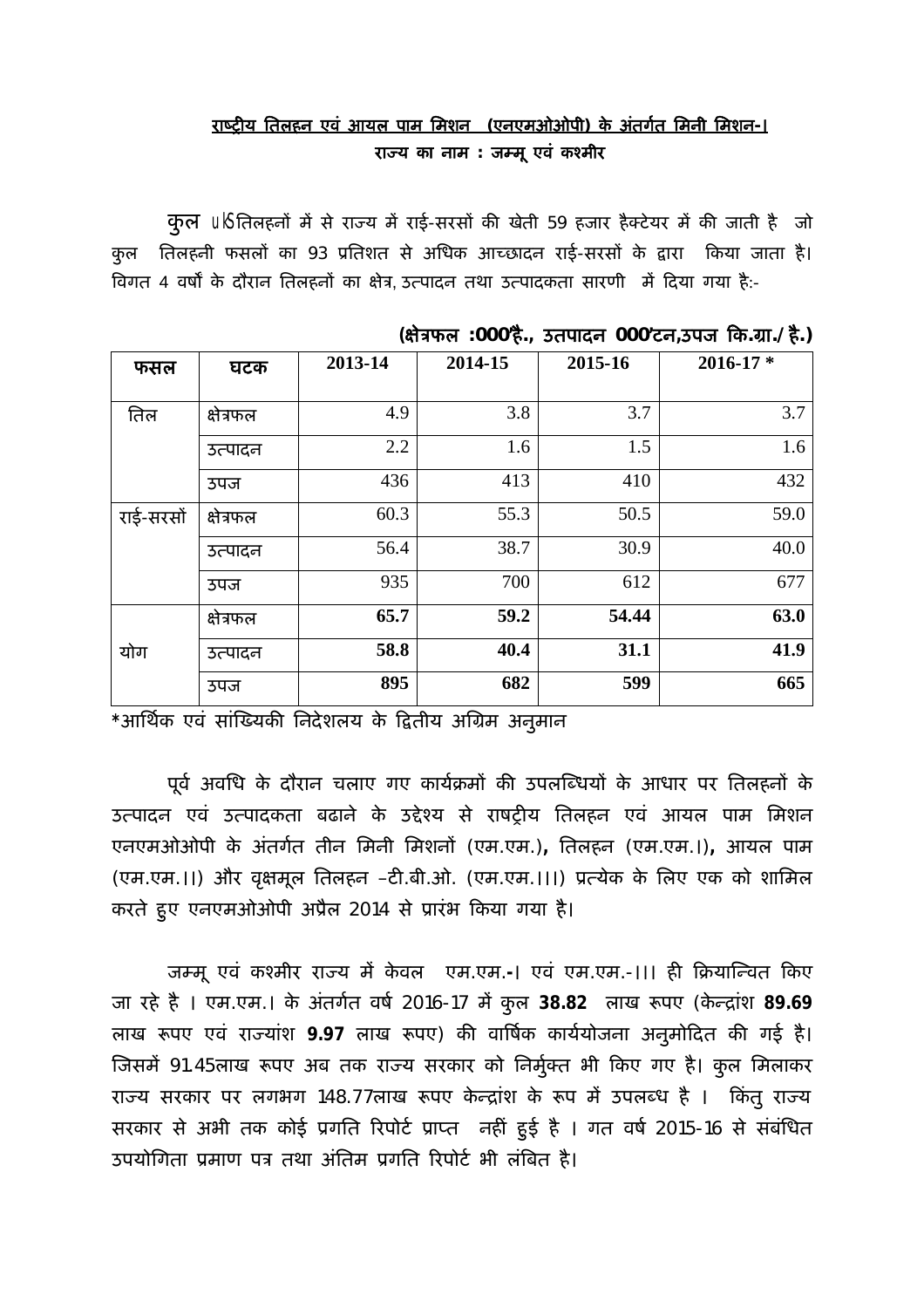राज्य का वर्षवार वित्तीय ब्यौरा निम्नवत है :-

(धनराशि लाख रूपए में)

| वर्ष    | आवटन       |         | खर्च हेतु | निमुक्त      |              |            |                 |       |
|---------|------------|---------|-----------|--------------|--------------|------------|-----------------|-------|
|         | केन्द्रांश | राज्याश | योग       | पुन:         | (केन्द्रांश) | केन्द्रांश | राज्याश         | योग   |
|         |            |         |           | सत्यापित     |              |            |                 |       |
|         |            |         |           | (केन्द्रांश) |              |            |                 |       |
| 2014-15 | 115.01     | 36.38   | 151.39    | 86.25        | 110.48       | 30.55      | 9.91            | 40.46 |
| 2015-16 | 158.01     | 17.58   | 175.59    | 0.00         | 79.93        | 22.61      | 22.61           | 45.22 |
| 2016-17 | 89.69      | 9.97    | 38.82     | 91.45        | 148.77       |            | अभी तक अप्राप्त |       |

ǒवचारणीय ǒबंदु :

- 1) आई.सी.ए.आर/ कृषि विज्ञान केंद्रोंके माध्यम से कराए जा रहे फ्रंट लाईन प्रदर्शनों की देख-रेख में जिला स्तरीय अधिकरियों की भागीदारी सुनिनिश्चत किया जाना अपेक्षित है।
- 2) तिलहनों विशेषकर सरसों एवं तिल की उत्पादकता पर विशेष ध्यान दिए जाने की आवश्यकता है।
- 3) राज्य सरकार से अब तक की मासिक / त्रिमासिक प्रगति रिपोर्ट प्राप्त नहीं हुई है ।
- 4) राज्य द्वारा उपयोगिता प्रमाण पत्र वर्ष 2015-16 अपेक्षित है ।
- 5) राज्य द्वारा किसानों को सीधा लाभ उपलब्ध कराने हेतु (डी.बी.टी.)उचित कार्यवाही की जानी अपेक्षित है।

\*\*\*\*\*\*\*\*\*\*\*\*